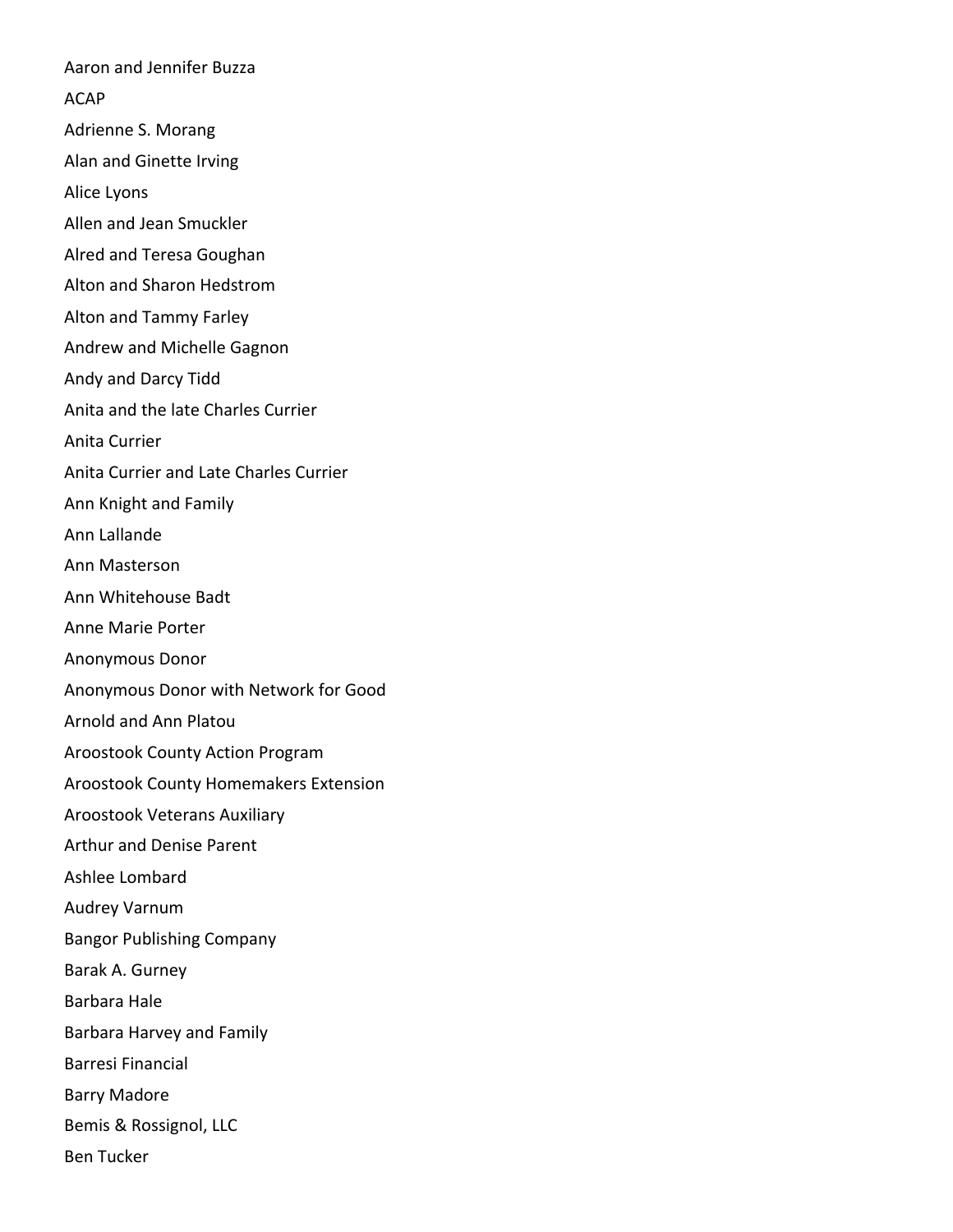Bernhard and Deno Aegerter and Family Derek and Candy Libby and Family Bethany Smith Betty Durost Betty Lovely Beverly Butt/Red Hat Society Billie Ward Blake and Natasha McCarthy Bonnie Cote Borderview Trucking Corp. - Wayne Garrison and Gregg Garrison and Family Bradley Flickinger Breen and Joanne Bell Brennan and Allison Beck Brent Edgecomb Brian and Anne Blanchard Brian and Barbara McGuire Brian Clavette Brian Flewelling Brian J. Bouchard Brian Rahill and Elizabeth Allan Brianne Ellison Buck Construction, Inc. Cantactix Carl and Catherine Perrin Carl and Lisa Soderberg Carl and Wilma Winslow Carl Winslow and Family Carla Hutchinson Carleton and Gloria Barnes Carmen Lauritsen-Keegan Carol Walker Carolynn Sarver Carroll and Lynne Walton Carroll Deschaine Carter and Jenny Chandler Central Aroostook Chamber Chandler Farms Inc.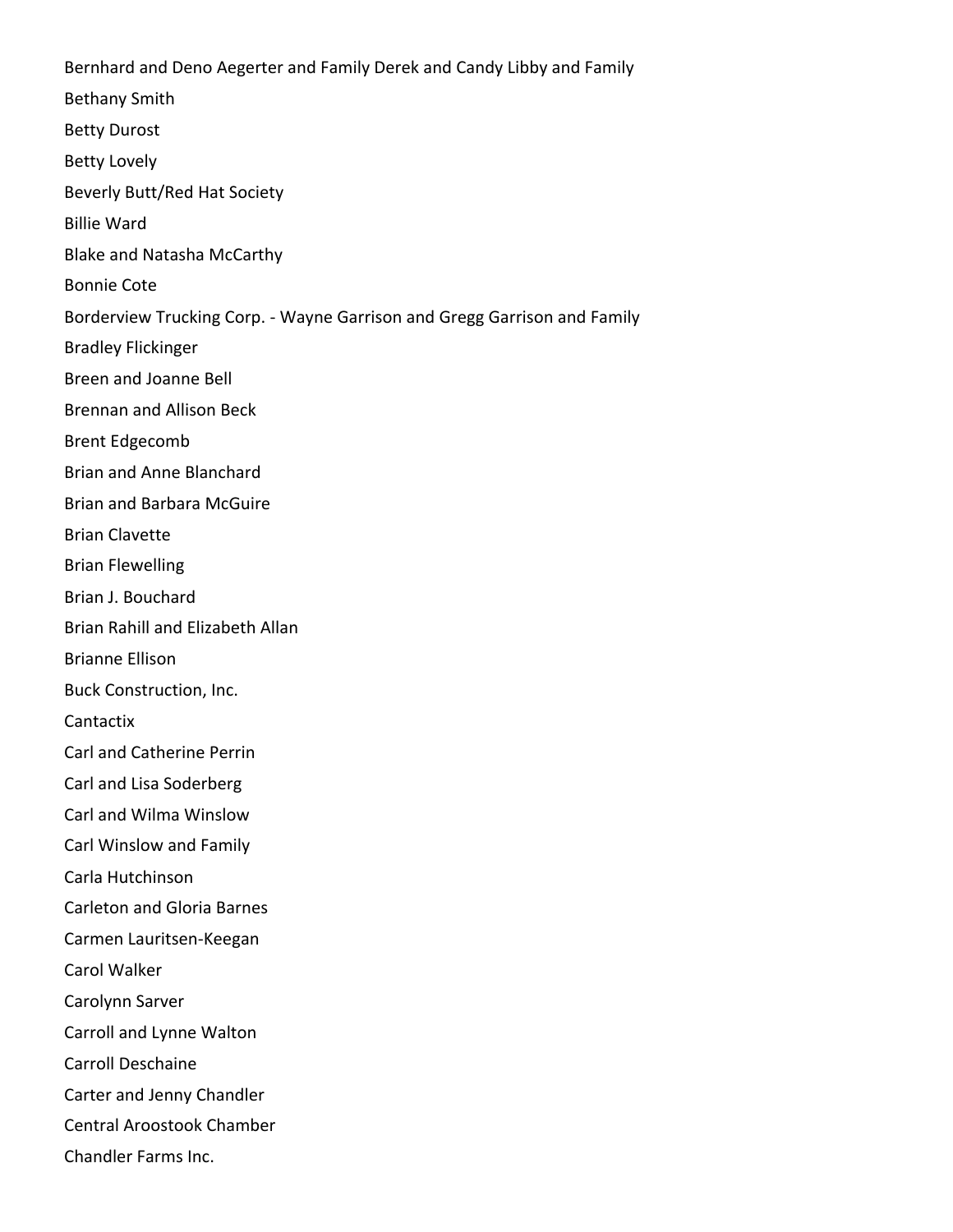Chappy and Brenda Clark Charles and Anita Currier Charles and Margaret Violette Charlotte Shaw Cherri Fitzpatrick Cheryl Morris Cheryl Morris and Adam MacDonald Cheryl Morris and her angel, Adam MacDonald Chester M. Kearney Chris Rector Christine McPherson Christopher Brink Christopher Condon Chuck and Deborah Johnston Clarence and Donna Keegan Class of 1960 Mapleton High School Class of 1973 Class of 1977 Claudene Brown Claudette M. Milliard Claustin and Belinda Lawrence Cleo B. Skolfield Clifton and Rebecca Brook Clyde and Trudie Buck Colleen C. Magaw Colleen Hilton Colleen Johnson Community Health and Counseling Services Conrad and Janice Lovley Daigle Oil Company Dale and Barbara Henderson Dale and Michelle Michaud Dale and Sarah Brenaman Dana and Ruth Worthley Daniel and Barbara Ladner Daniel and Kathryn Coffin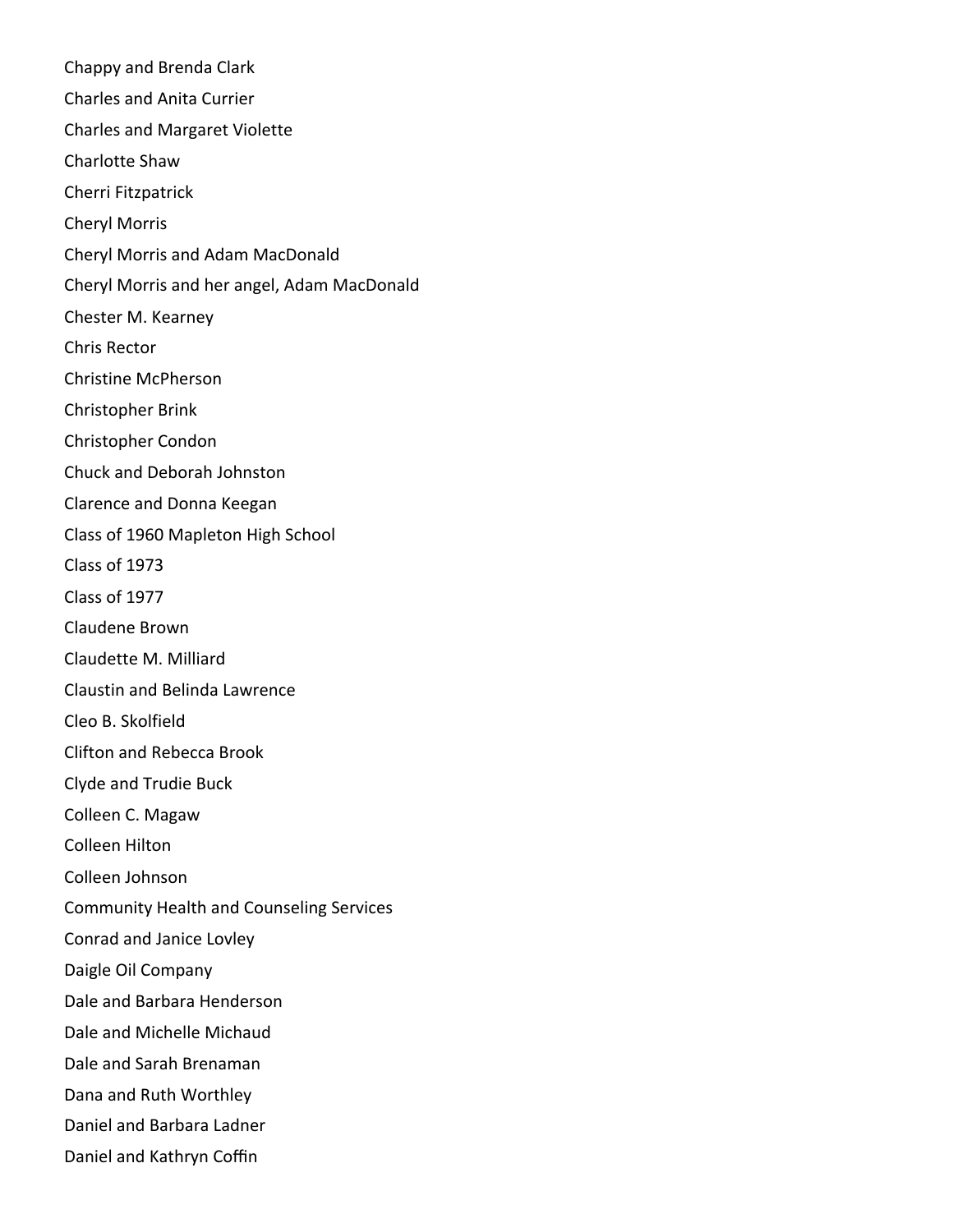Daniel and Lucille Stewart Daniel and Stacy Jandreau Daniel and Susan Girardin Darrell and Marilyn Chandler Dave and Jennifer Whitaker Dave and Mary Wollenberg Dave and Roberta Griffiths David and Connie Heald David and Debbie Cunha David and Deborah Jones David and Janet Maxcy David and Mariann Malay David and Mary Grant David and Roberta Griffiths David and Sheila Belyea David and Susan Czosnek David Coffin David Currier Dayna Wishart DBA Coin and Currency Club Dean and Rosalie Williams Debbie Fowler Debra Briggs Debra Clark Debra Jacques Deerfield Leathers Dennis and Elmira Hoffses Dennis and Susan Durrell Derik Smith Diane Wales Dianne McCrum Watson Dick and Carolyn Hallett Dolores Beals Don and Mary McAllister Don, Alice Chandler, and Family Donald and Linda Quigley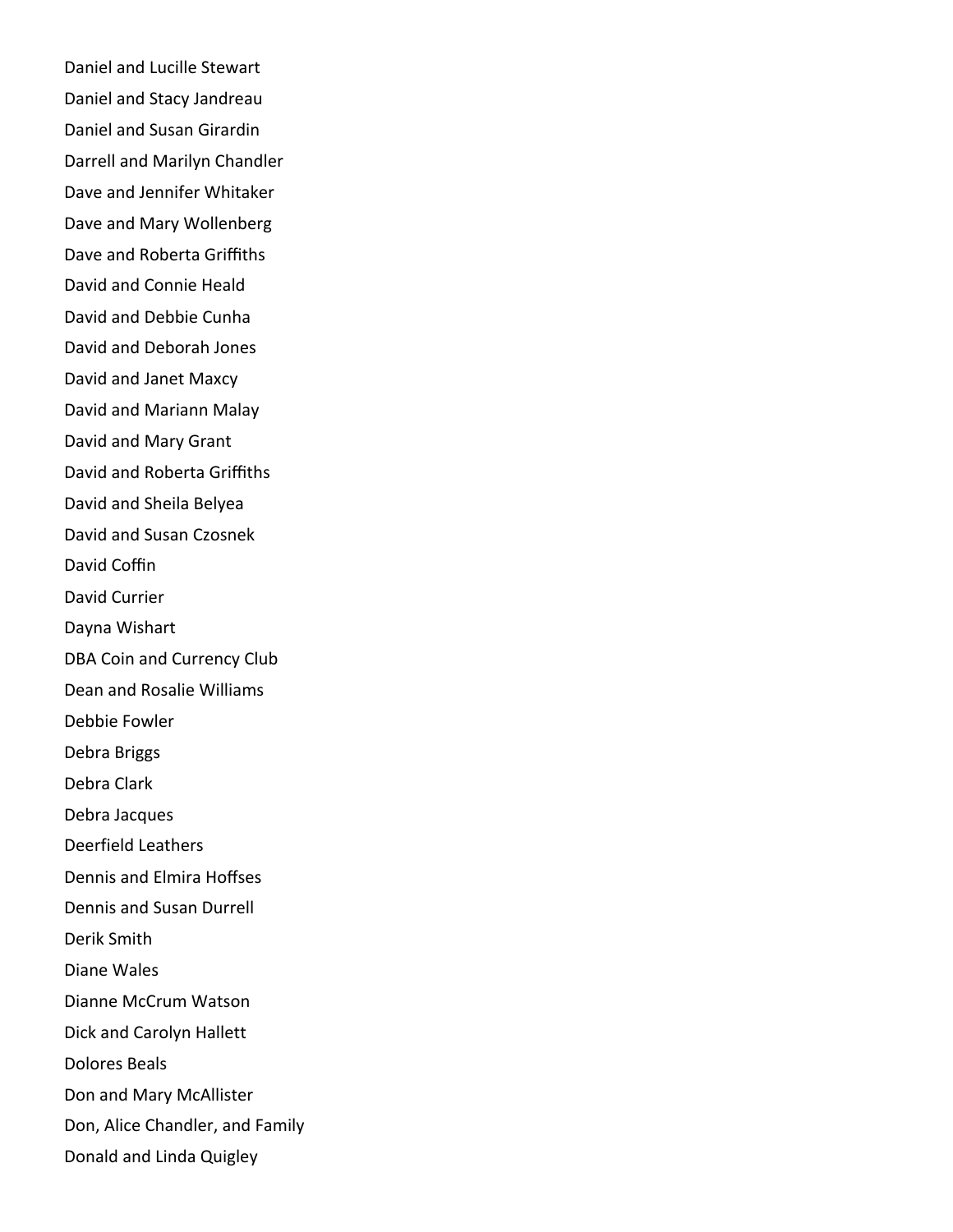Donald J. Morton Sr. Donald R. Jandreau Donna Graziano Donna Roix Dorothea A. Smith Dorothy Fairbanks Doug and Joann Pelkey Douglas P. Libby Duane and Brenda Grass Dwight and Lynn Alley Edward and Gloria Bruce Elaine Millett Eleanor Campbell Ellen Hale Warren Emily Ala Emily Peers Employees of Houlton CBP Erick and Lisa Good Ethan Anderson Etta Davenport and Mike Cassidy Eva Ireland Fallan A. Robertson Family of David K. Chandler Family of Kit Weatherhead Family of Lillian Letourneau Family of Paul and Anne Stoddard Farm Credit East Cares Fenton Family Dealerships Fort Fairfield Lions Club Fran Hutchinson and Steve Patriquen Frank and Darrylin Keenan Frank and Pam Hallett Frank and Roxann Smith Fred and Patricia Hutchings Friends at Progressive Realty Gail Sytsema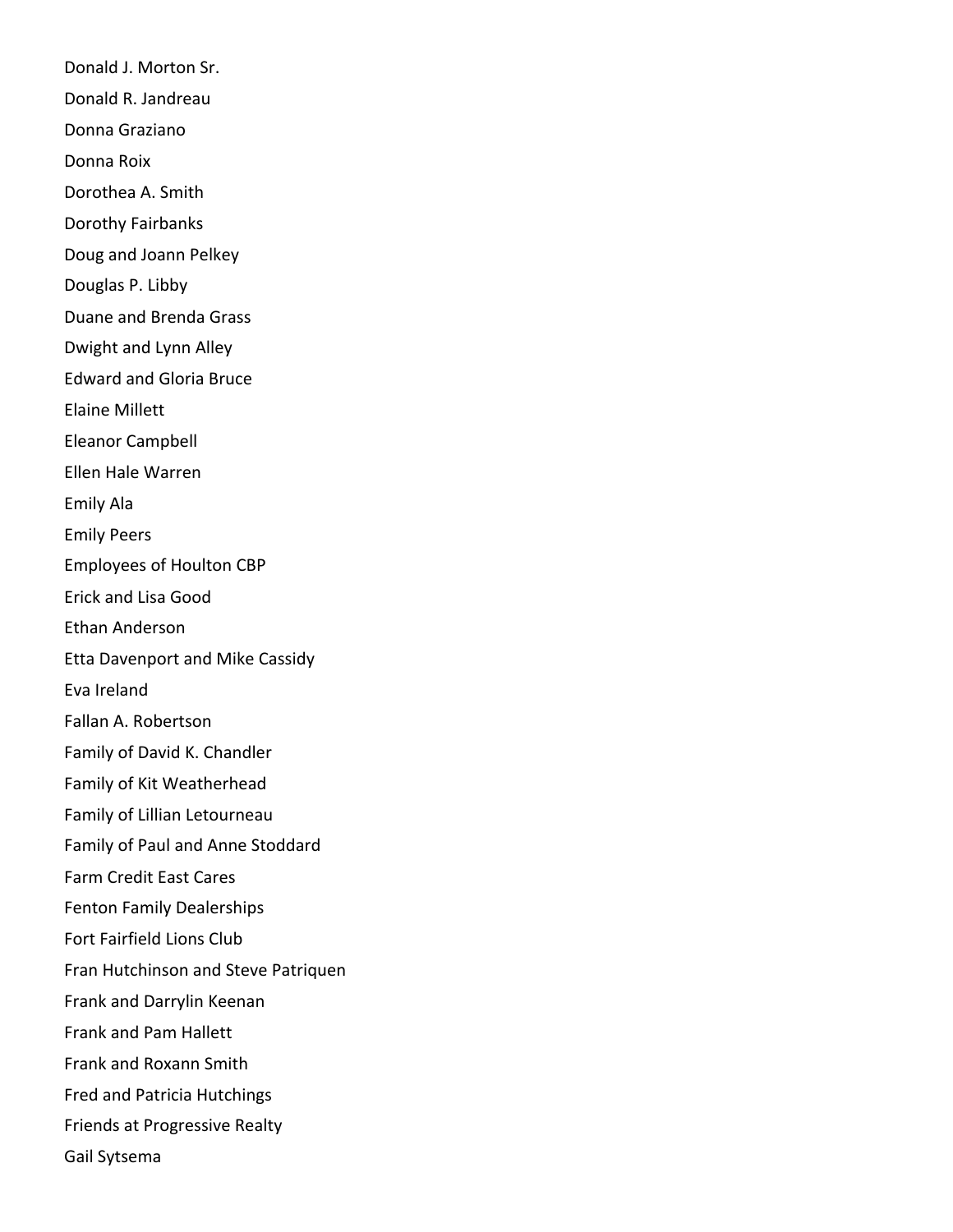Galen A. Rockwell Garfield Royal Arch Chapter #48 Garth and Nancy Golding Garth and Pamela Duff Gary and Betty Allen and Family Gary and Linda Allen Gary and Pauline Dumond Gary Guerrette Gaye Cronkite Gene and Anna Allen George and Leslie Middleton George and Susan Watson George and Vicki Smith Georgette Moreau and Family Gerald and Sally Henderson Gerald Miller Geraldine Williams Gerard Dennison Giberson Dorsey Funeral Home Gilbert and Susan Coffin Gina Olore Glenn Gibson Gloria Autrey Gloria Wilcox Gloria Wilcox and Family Gordon and Dawn Anderson Grant Memorial United Methodist Women Graves' Supermarket Green Thumb Farms Gregory and Nancy Ward Gregory and Rebecca Graves Gregory White and Jennifer Bray Griffeth Farms Hannah Carter Harold and Carole Wilson Hayes and Linda Gahagan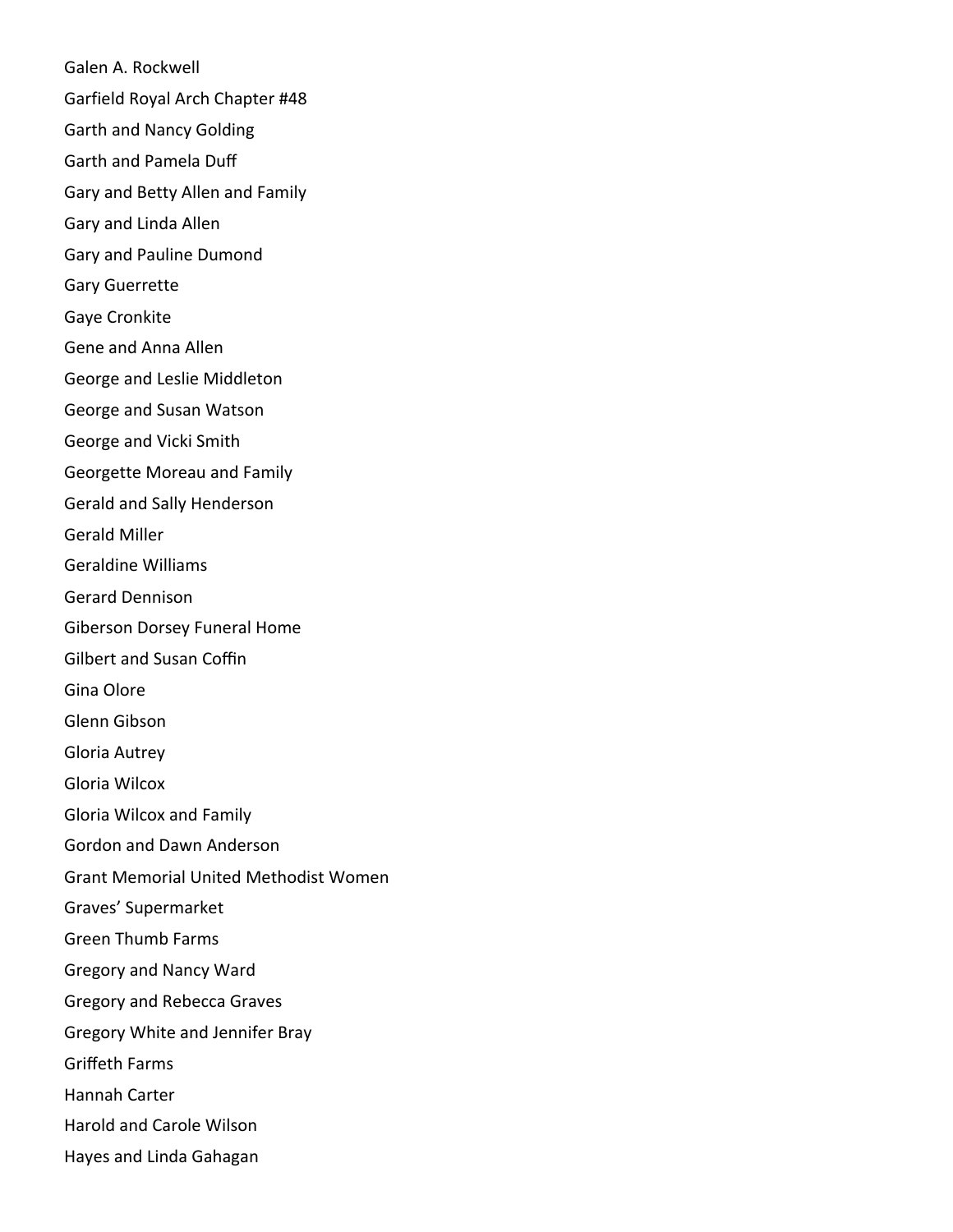Helen McConnell Henry and Trudy Gorneault Houlton Farms Dairy/Jim and Mary Lincoln Hubert Keaton Ina L. Rohan Ina Pratt Irving Farms Jack Hudson (Donor) Jackie Pribble Jacqueline E. Owen Jacqui Mitchell James and Dale Holden James and Jackie May James and Jeanne Moye James and Joann Clark James and Nancy Thibodeau James and Susan Stout James V. Hoyt, Jr. Jane Driver Jane Myers Janis Currier Jay Lockhart Jean Leonard Jean M. Whitehouse Jean Willard Young Jeannie Giberson Jeffrey and Dorothea Smith Jeffrey and Owen Smith, Inc Jeffrey Gagnon Sr. Jerry and Jane York JG Lallande Jill Orndorff Jill Richardson Jill Sewell Jim and Barbara Wihlborg Jim and Brenda Chasse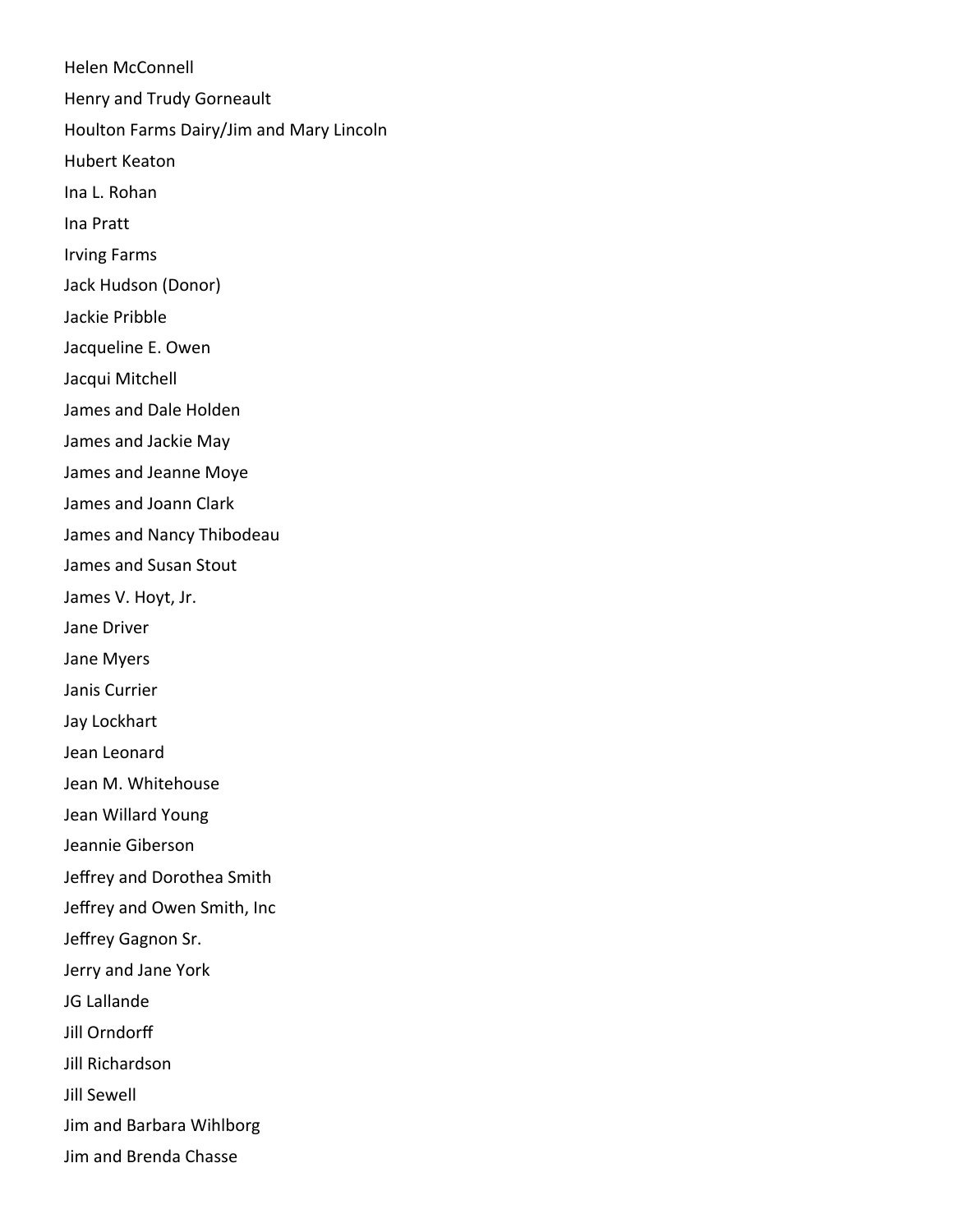Jim and Debbie Iversen and Dorothy Nightingale Jim and Rita Leonard Jim and Robin Carter Joan M. Whipple Joel and Verona Jandreau John and Betsy York John and Diane Wyle John and Jane Kennedy John and Linda Callahan John and Noreen Pelletier John and Patricia McCrea John and Ruthann Weeks John and Suanne King John C. Crouch John Scheiderer John, Laurie, Tyler, and Sarah Bean Jon and Gail Turner Jon and Susan Moores Joyce Pendexter Joyce Trafford Judith Beals Judith Kenney Julie Plummer Julie Turner-Hotham and Gary Guerrette Karen Redman Katherine Bailey Kathryn Carr Kathryn M. Andrews Kathy Miller Kelli Felkel Ken and Carole Rainwater Kenn Lang's Class Kenneth and Rhonda Ouellette Kevin and Karyn Krissoff Kevin Bonderson KeyBank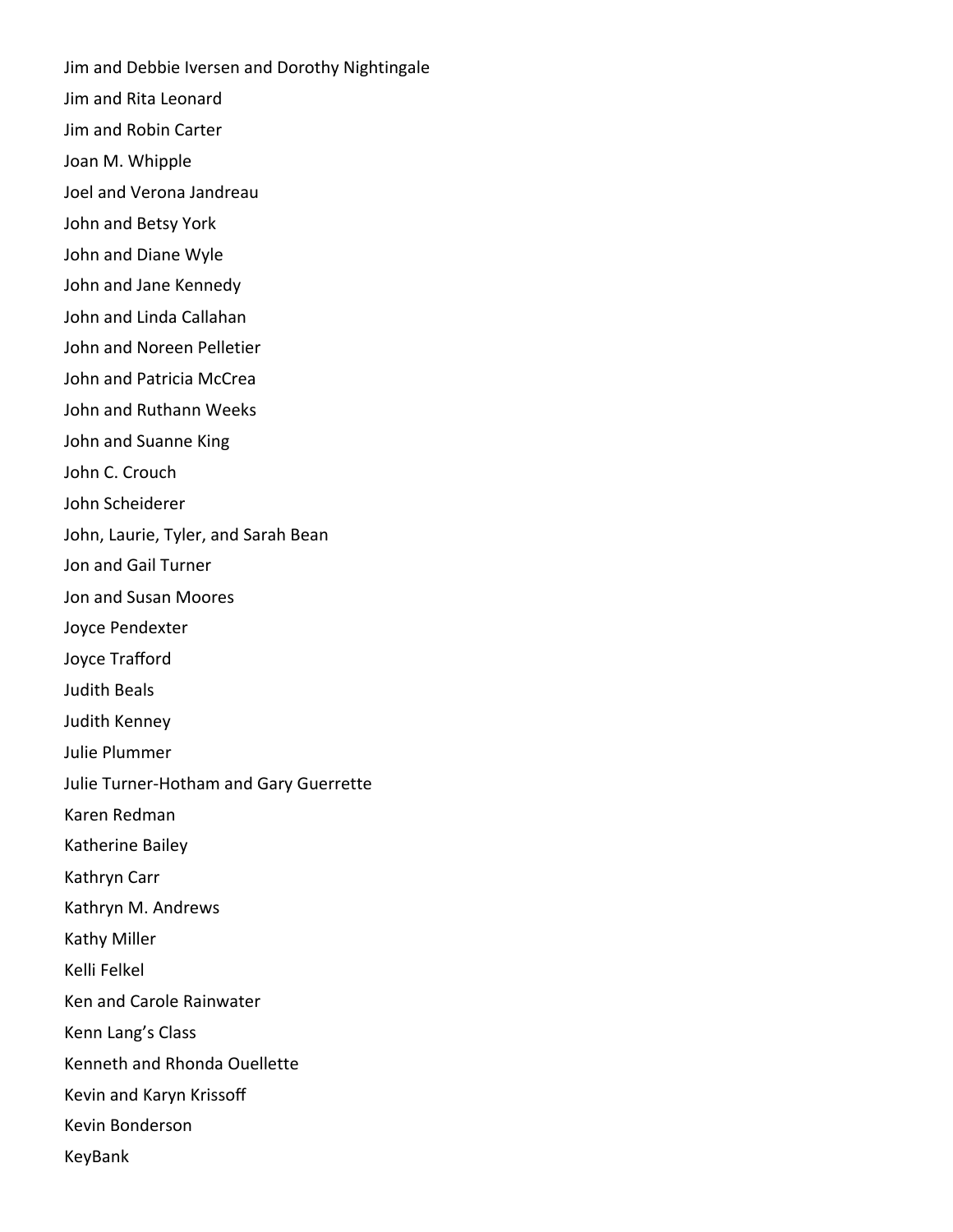Kim Barnes Kim Eveld Kim Guerrette Michaud Kristy Grimm Kurk Brink Kurt Hahn Labrie Farms, LLC Lana McGuire Larry and Anne LaPlante Laurie Knox Lawrence Crystal and Clare Exner Leo and Jean Rafford Leon Hale Leonard and Nancy Bosh Leslie (Guiou) Rideout and Kenneth Rideout Leslie and Joanne Fowler Leslie Rafford Lillian Ouellette Linda Hubbard Linda Mills Linda Provencher Linda Wotton Linette Poirier Linwood Wellington Lisa Dubay Webber Littleton Full Gospel Assembly Liz Green Lois White Lori and Lori Joyce Louis Leavitt Louise H. Seeley Louise O'Connell Lynn Ingalls Lynn Voisine Mable A. Beaulieu Mahlon and Eldora Turner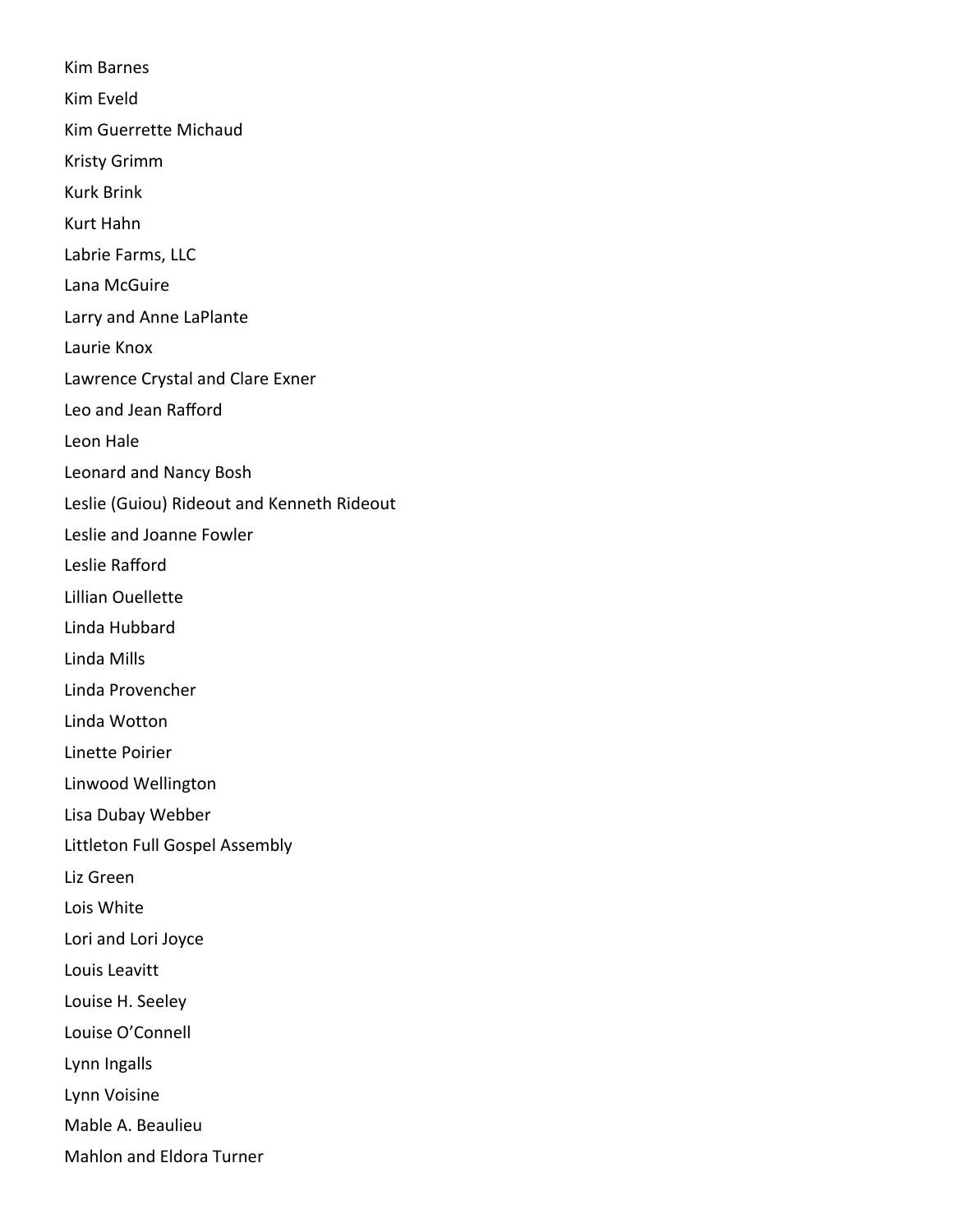Maine FFA Association Maine Hospice Council Board Maine Potato Growers, Inc. Marcel Soucy Marcia J. Homchuck Margaret A. Cain Margaret Woodman Maridee Garvey Marilee Smith and Family Marilyn Bailey Marion L. Carlow Mark and Alanna Morin Mark and Gloria Goughan Mark and Judi Munroe Mark and Lisa Griffeth and Bronwen Wickstrom Mark Hews Mark Lawrence Mars Hill Rotary Club Marty and Joan Shaw Mary B. Waters Mary Bergen Mary Giberson Mary L. Bergeron Mary Louise Ziobrowski and Faith Doiron Maryellen St. Pierre Matthew Wright and Jordyn Madore Maureen Mitchell Maylen and Judy Kenney Maynard and Joyce Jackson Maynard and Joye Buck McCrum Family Holdings, LLC Meduxnekeag Ramblers Snowmobile Club Melvin Hovey Merchants on the Corner Michael and Anne-Marie Lajoie Michael and Cynthia Thibodeau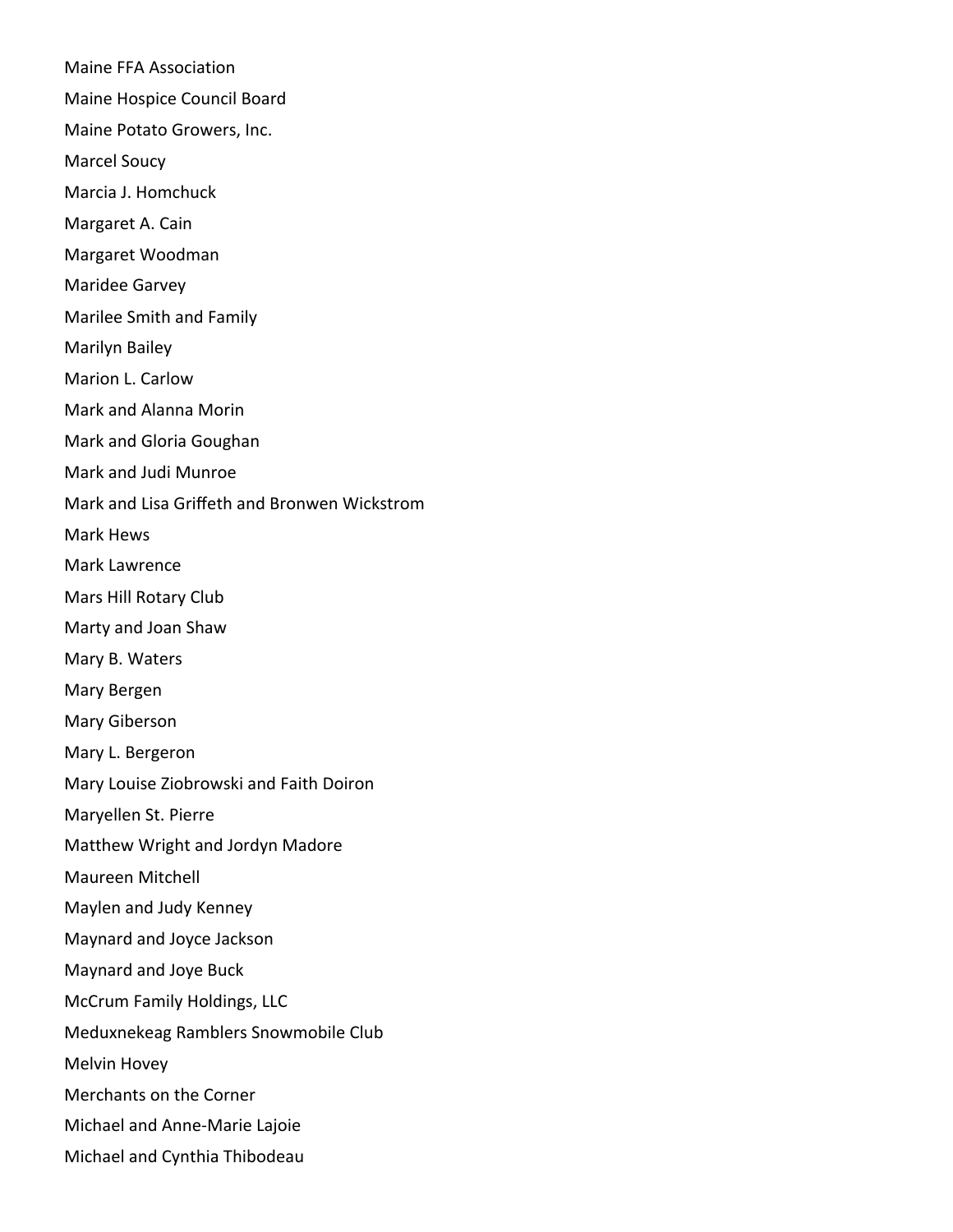Michael and Jan McCluskey Michael and Nadeen Plourde Michael and Sandra Bragdon Mickey Lewin Mike and Carol MacPherson Mike and Lynn Umphrey Mike Crandall Mildred C. Bennett Mildred N. Madigan Mimi Fister Mr. and Mrs. James Schwartz Mr. and Mrs. John Houghton MSAD #1 MSAD #1 Administration MSAD #42 MSAD#1 - Presque Isle High School Myra Rounds Myrtle Thorn Nancy Richardson Magee, John Richardson, and Jill Richardson Nancy T. Ash Nancy Theriault Nancy Watson Nancy Wright Natalie Cofske National Distributors Inc. Neil and Connie Piper Network for Good Nicholas and Andrea Pesut Nick and Andrea Pesut Norbert and Andrea Parent Norman and Anne Fournier Norman and Barbara Collins North State Transport North Woods Communications, LLC Northeast Packaging Company Northern Maine Antique Tractor Club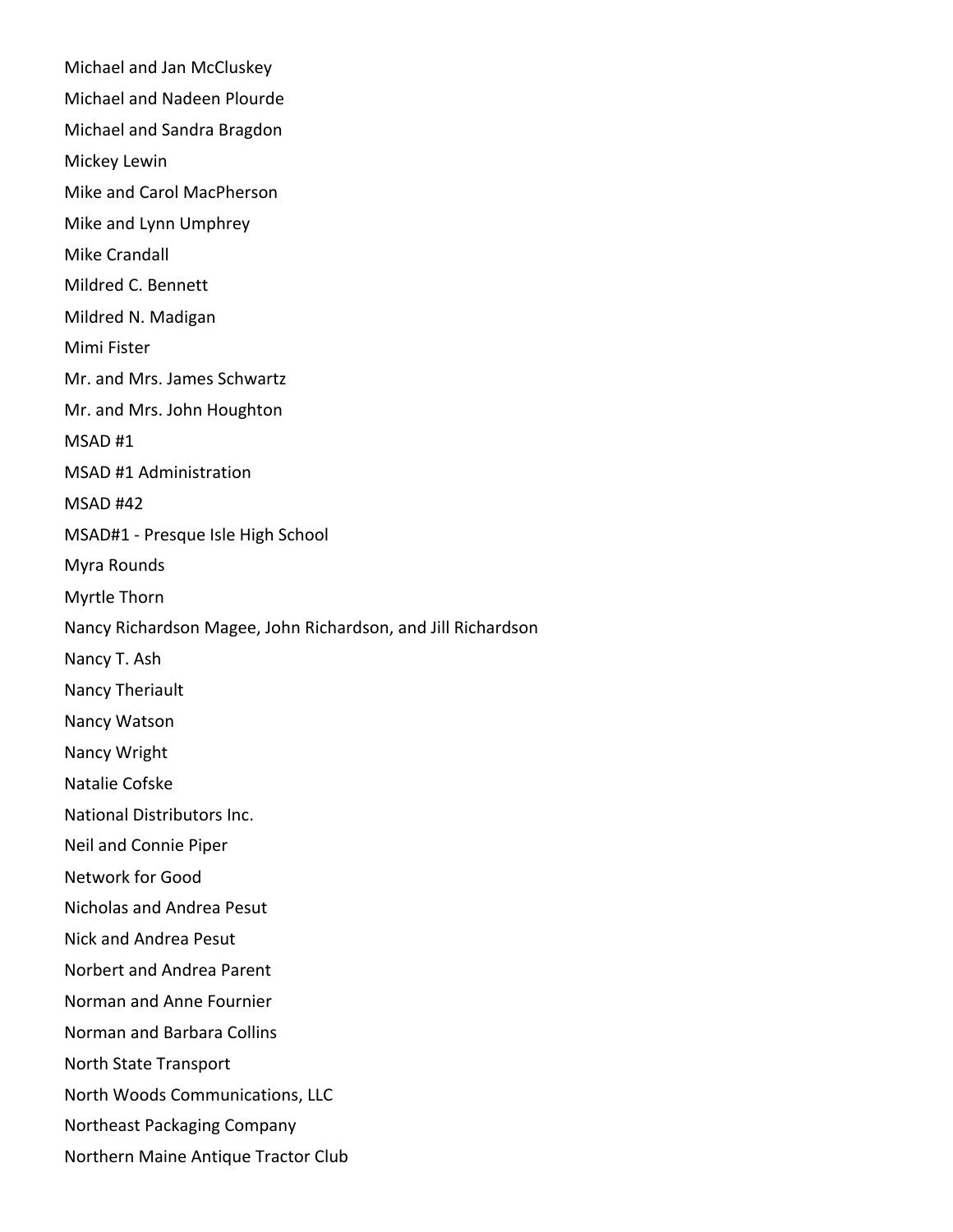Otis May

P.A. Bishop

Pamela Caldwell and Kevin Pelletier

Pamelia Mooers

Pat's Automotive Center

Patricia Anderson

Patricia C. Carver

Patricia Crowley

Patricia Garnsey

Patricia Hodge-Barker

Patricia Prescott

Paul and Sue Barrett

Paul Pierson

Pauline E. Burlock

Pauline Gallagher

Peg McAfee and Verna Johnson

Penny, Kelley, and Chris Johnston

Penobscot Community Health Center

Penobscot McCrum, LLC

Percy and Arlene Madore

Percy's Auto Sales

Percy's Auto Sales - Scott and Lisa Norton

Peter and Bridget Morningstar

Peter and Jeri Beaulieu

Peter Violette

Pillsbury Appraisal Services, Inc.

Presque Isle Girls Varsity Soccer Team / Ralph Michaud

R.H. and Lorraine McLaughlin

Rachel Bonenfant Zehner

Ralph Michaud and Julie Libby

Ray and Suzanne Hews

Raymond and Sandra Wotton

RCS Assessment

Reid Gillis, Graham Gillis, and Julianne Gillis

Remille Norsworthy

Rena M. Dubay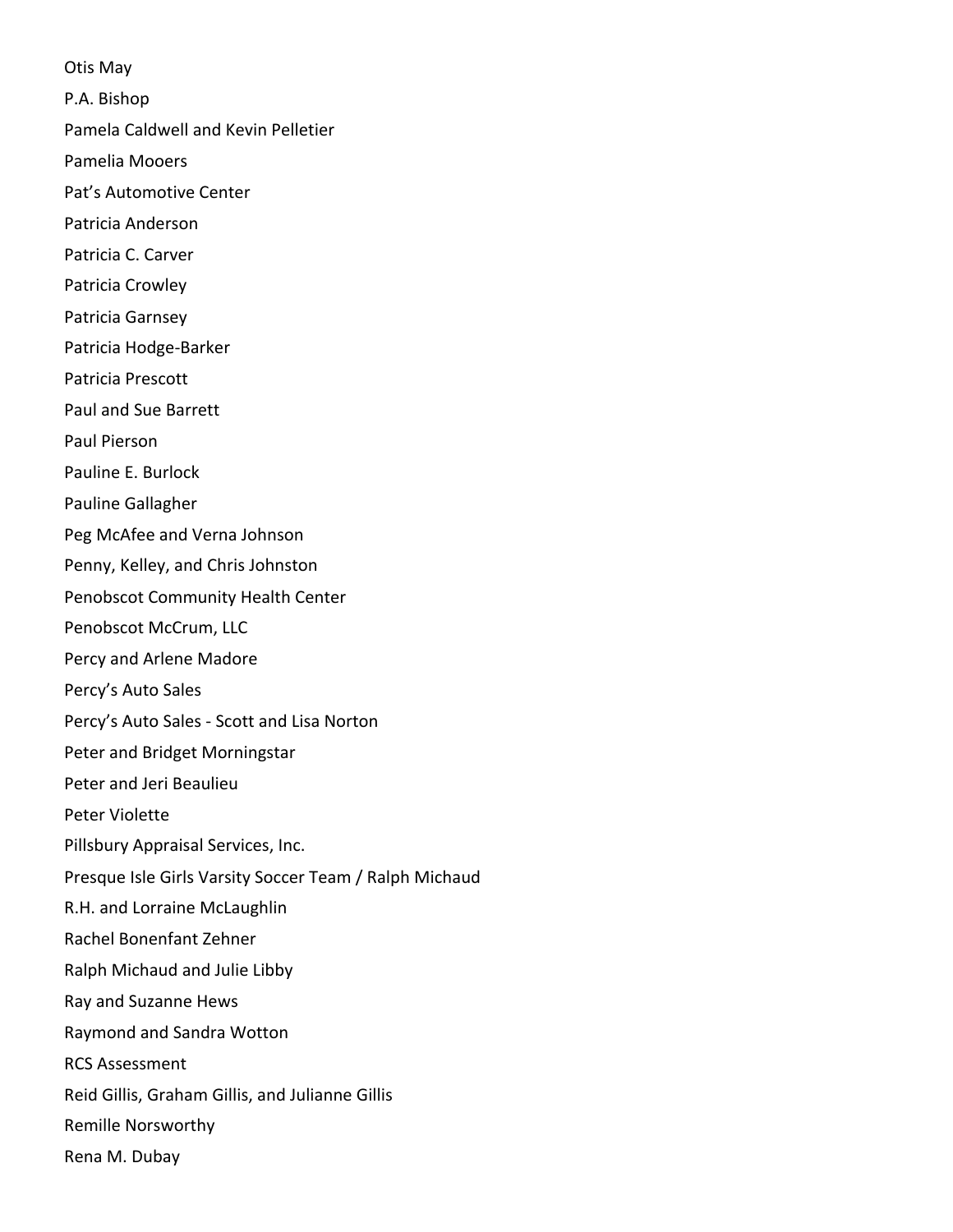Richard and Betty Hatch Richard and Carleen M. Dow Richard and Caroline Madore Richard and Lisa Fontaine Richard and Mary Nichols Richard and Vicky Porter Rick and Nancy Duncan Rita J. Hines Robert and Angela Cowperthwaite Robert and Donna Umphrey Robert and Dorothy Phair Robert and Dorothy Ross Robert and Joy Graham Robert and Sandra Henderson Robert and Susanne Dennis Robert Shaw, MD Roberta Keirstead Roberta Keirstead and Family Robin Haynes Rod and Wendy McCrum Rodney and Nadiene Brewer Rodney and Trina Campbell Roger and Heidi Shaw Roger and Karen Folsom Roger and Muriel Roy Roger Pyle Ronald and Brenda Cote Ronald Stevens Rudman Winchell Russel Mount Russell and Kathleen Kenney Russell and Laura Ward Russell Mount Ruth Collins Ryan and Stephanie Umphrey S.W. Collins Co., INC.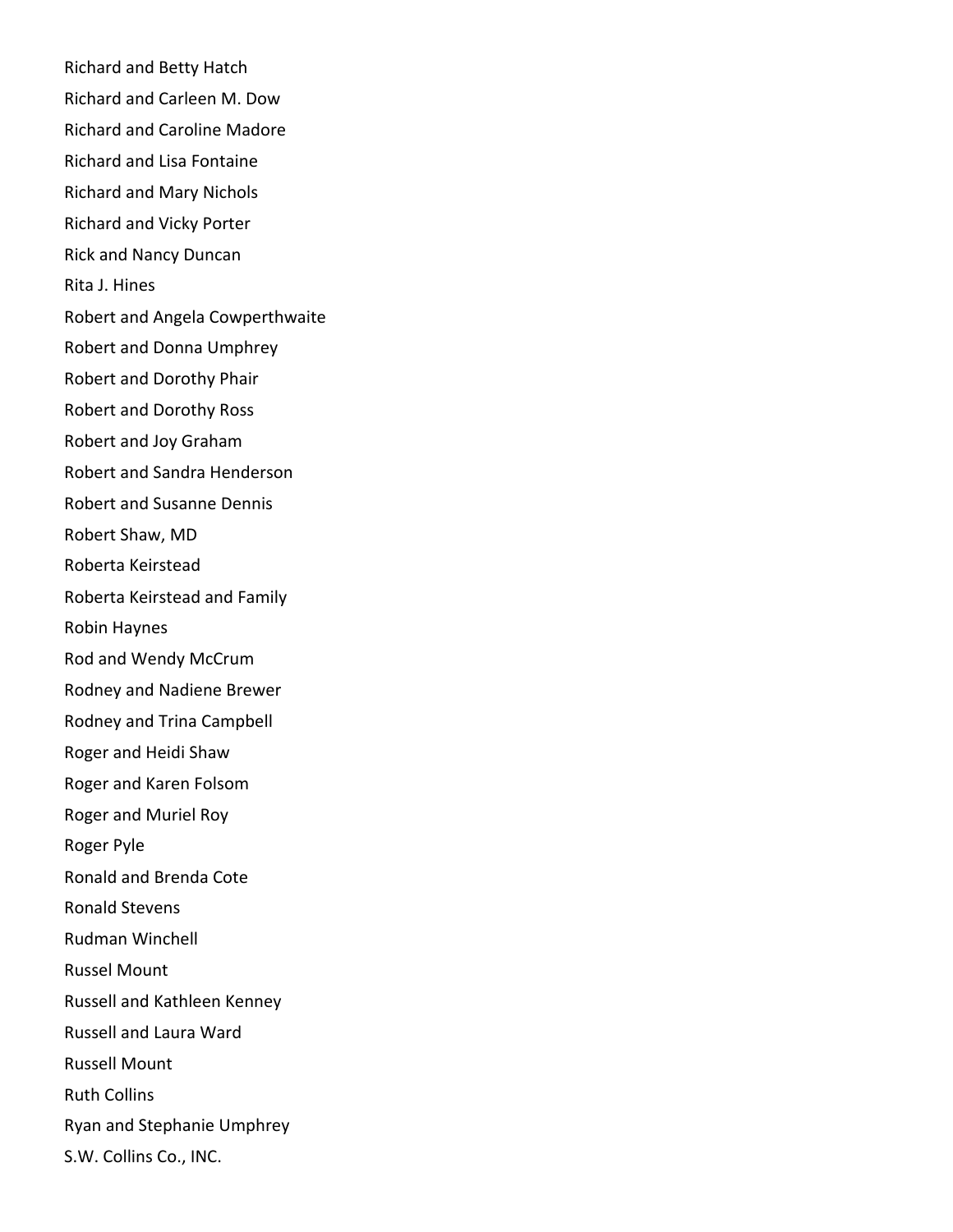Sale of AHOC blanket Sam and Lise Collins Sam and Lise Collins Family Sandra Keffer Sandra Keliher Sarah Graettinger Scott and Gracee Melvin Scott and Penny Richardson Scott McCrum Scott Wilkinson Senior Citizen Club/Easton Happy Days Club Seth and Missy Warfield Shannon Beaulier Sharon Campbell Sharon Hale Sharon L. Schrum Sharon Lester Sharon Paradis Shawn and Jeanna Detour Sherry Sargent Shirley Bonenfant Shirley Chase Snap Space Solutions SPUDNIK Stephanie Coffin Stephen and Miriam Brown Stephen and Teresa Summerson Stephen Belyea Stephen Davis Stephen Freeman and Jayne Farrin Stephen Freeman and Jayne Farrin and John and Thomas Freeman and Kelsey Scarlett Steven and Betty Tompkins Steven and Judith Marr Steven and Renee Giberson Steven Wardlow and Zeata Rowe Sue Guiou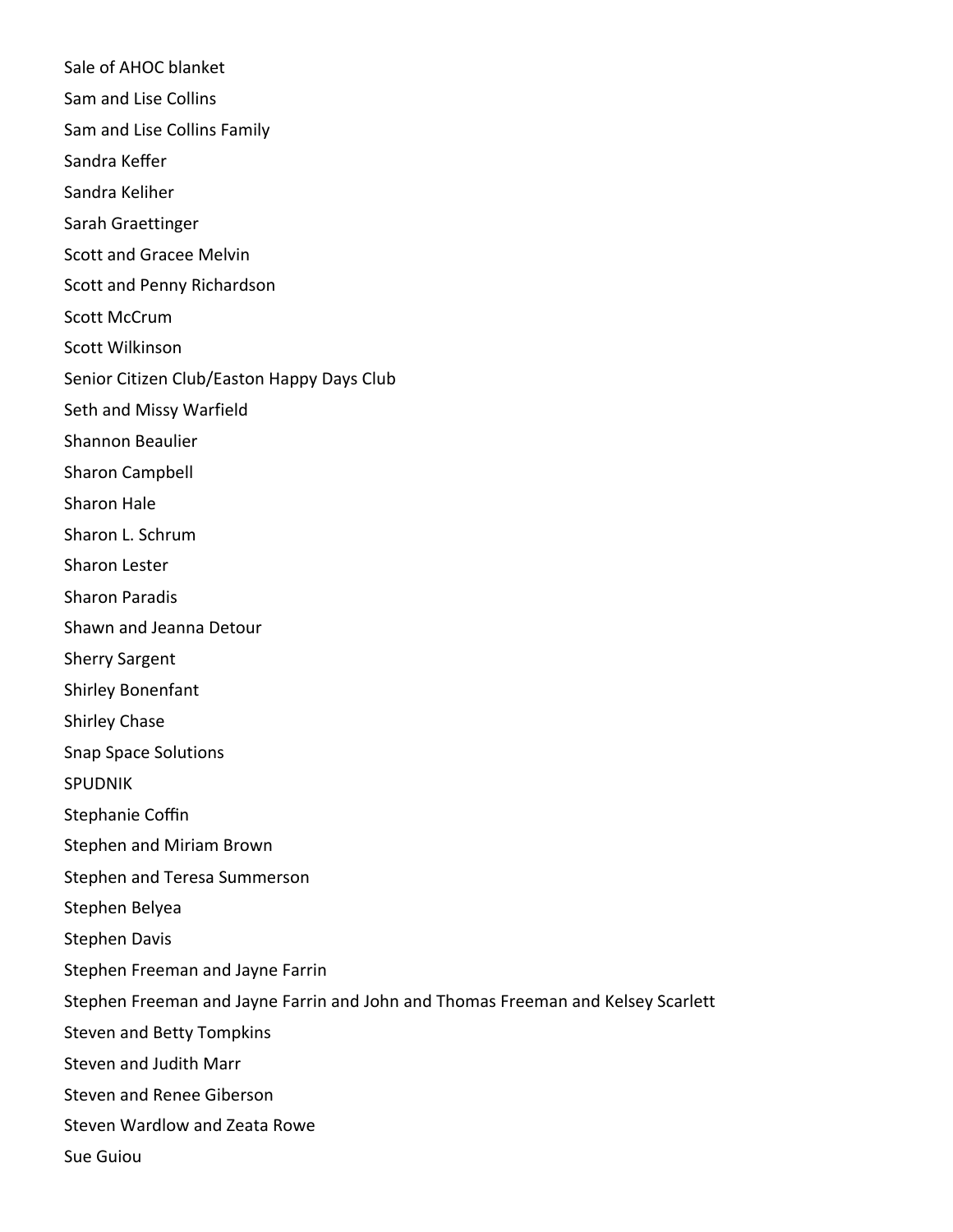Sue Sands

Susan A. Anderson

Susan and Dennis Durrell

Susan Anderson

Susan Beahm

Susan Estin

Susan Lovely

Susan M. Tortello

Susan Sjoberg

Susan Whitfield

Suzanne Sonsak

Sylvia McHatten

Tammy Carson

Tammy Ritchie

Terence and Victoria Grant

Terry and Susanne Sandusky

Terry Smiarowski

Terry Turner, Dave Parsons, and Sharon Brooker

The Alden Rathbun Family

The Benevity Community Impact Fund

The Currier and Galipeau Families

The George "Bud" Graves Family

The Hirsh Family

The Hutchins Family

The Irving Farm Family

The McGillan's

The Olore Family

Theresa Nelson

Thomas (Tim) E. Houghton lll

Thomas and Linda Tatlock and Family

Tim and Maria Toner

Tim Brewer and Toby Adelman

Todd Skillin

Tom and Bette Olson, Shannon, Dan and RaeAnn Olson, Shelly and Brandon Gresham, Cory Olson, and Sarah Dolynuik Tom and Christine Moe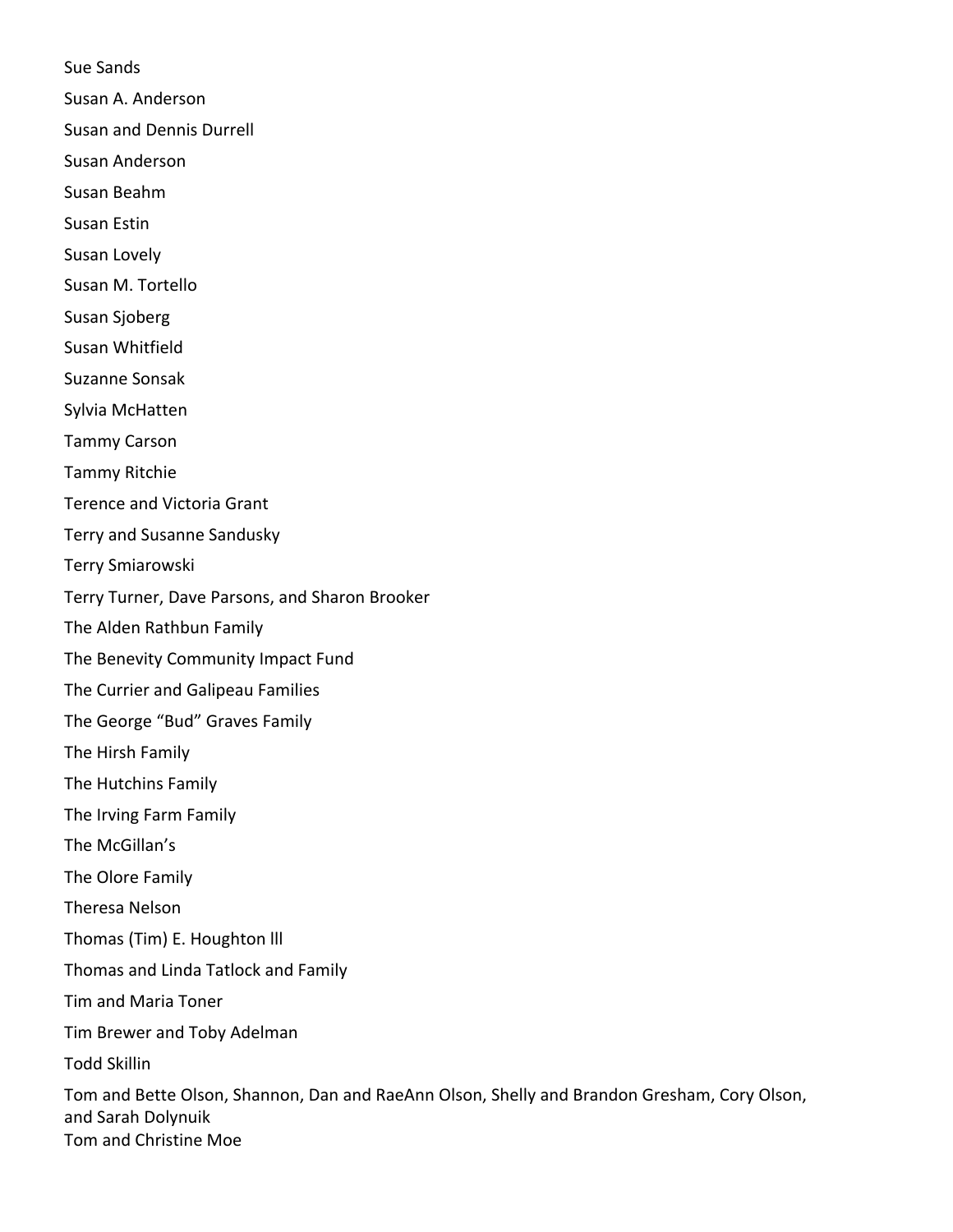Tom and Rachel Good Tom and Sandra Gagnon Tom and Sandy Gagnon Tom Roy Tony and Cindy Hartt Tote Bag Sold Town of Linneus Trudy Gorneault UKG Family United Ag. and Turf Northeast United Baptist Church United Insurance University Credit Union USW Local 291 USW local 4-00291 Valerie Black Versant Power Vicki Carll Victor and Claudette Deeves Victoria Diggs Vince and Kathy Bernier Virginia Hunter Walter and Regina Kustwan Wanda Durrell Wanda Jewell Wanda T. Durrell Warren and Sherri Cushman Warren Clark Wendy Simmons Wesley and Katie Buck Wesley and Katie Buck and Family Westfield United Baptist Church William and Amy Keaton-Daniels William and Daryl Casavant William and Kathryn Goumas William and Mildred Holmes